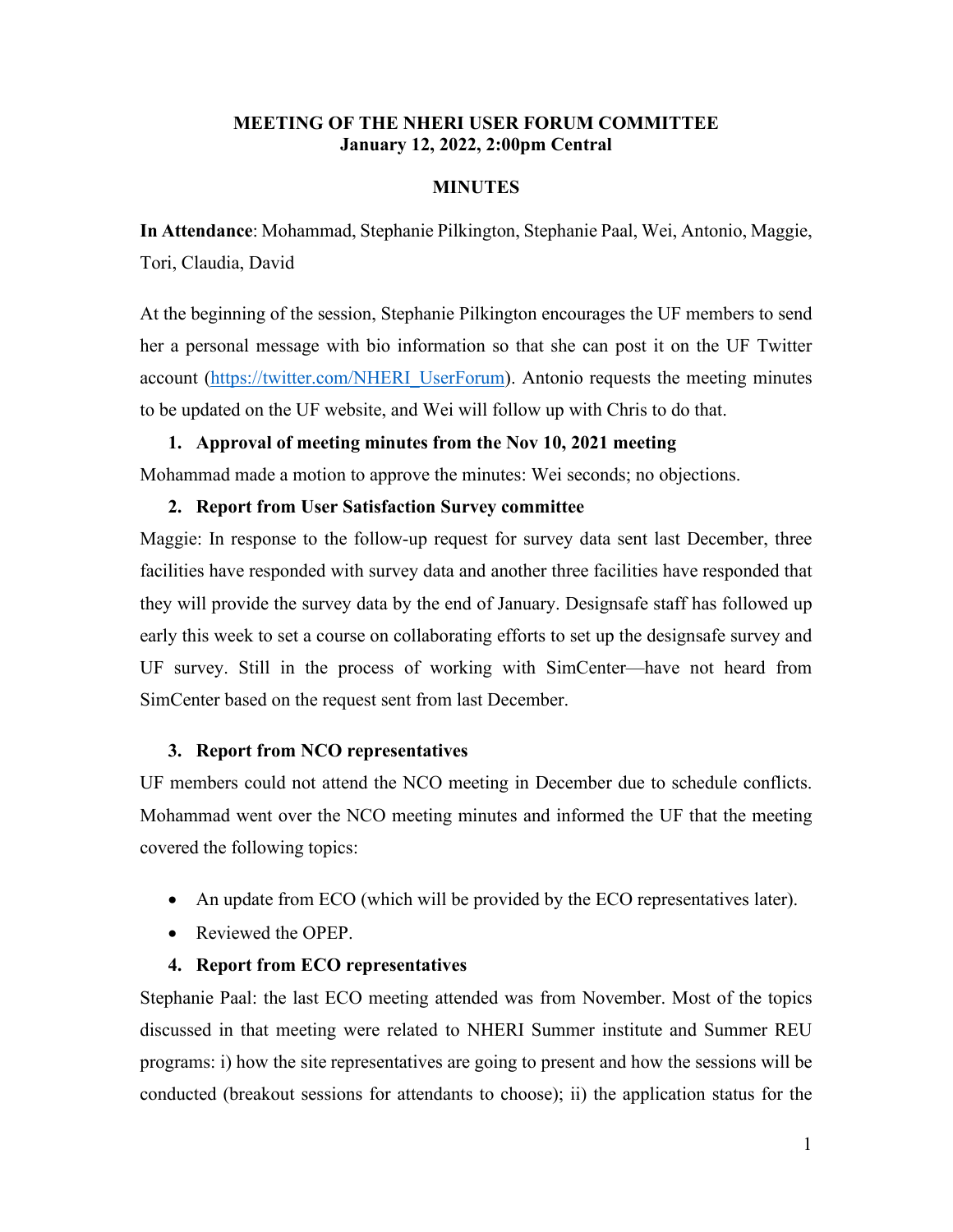#### REU programs.

Mohammad: Showed important dates for REU:

- January 19, 4pm CT—Recruitment
- June 1—Block 1; June 13—Block 2.
- February 4—application deadline
- August 8-9—REU Research Symposium @TAAC (approved)

And for the Summer Institute:

- June 20-22—Summer Institute
- February 11—application deadline

# **5. Report from Facilities Scheduling representatives**

Claudia: The NHERI team received excellent feedback from AGU conference and even the president of NOAA went and congratulated the team; Five years NHERI report will be released by the end of this month; and, the committee is still testing the online scheduling tool. The committee is also i) planning the 2022 site visit to OSU and UCSD, ii) attending the EERI (in Salt Lake City) and EMI (in Baltimore); iii) also interested in attending 2022 AGU in Chicago or Coastal Engineering Conference in Australia. Based on the feedback from the AGU conference, advice was made to label the sand for better understanding from the visitors. To help this committee better connect with the community and educate the public on the experimental campaign, can UF use the Twitter account to communicate with the academic community (students, young professionals included) and ask for feedbacks on how to improve site outreach efforts.

Stephanie Pilkington: Yes and we can solicit questions such as what would like to see from the wall of wind to learn public feedbacks on what content they would like to see in the facilities (e.g., wind tunnels). Claudia will follow up with Stephanie offline to flesh out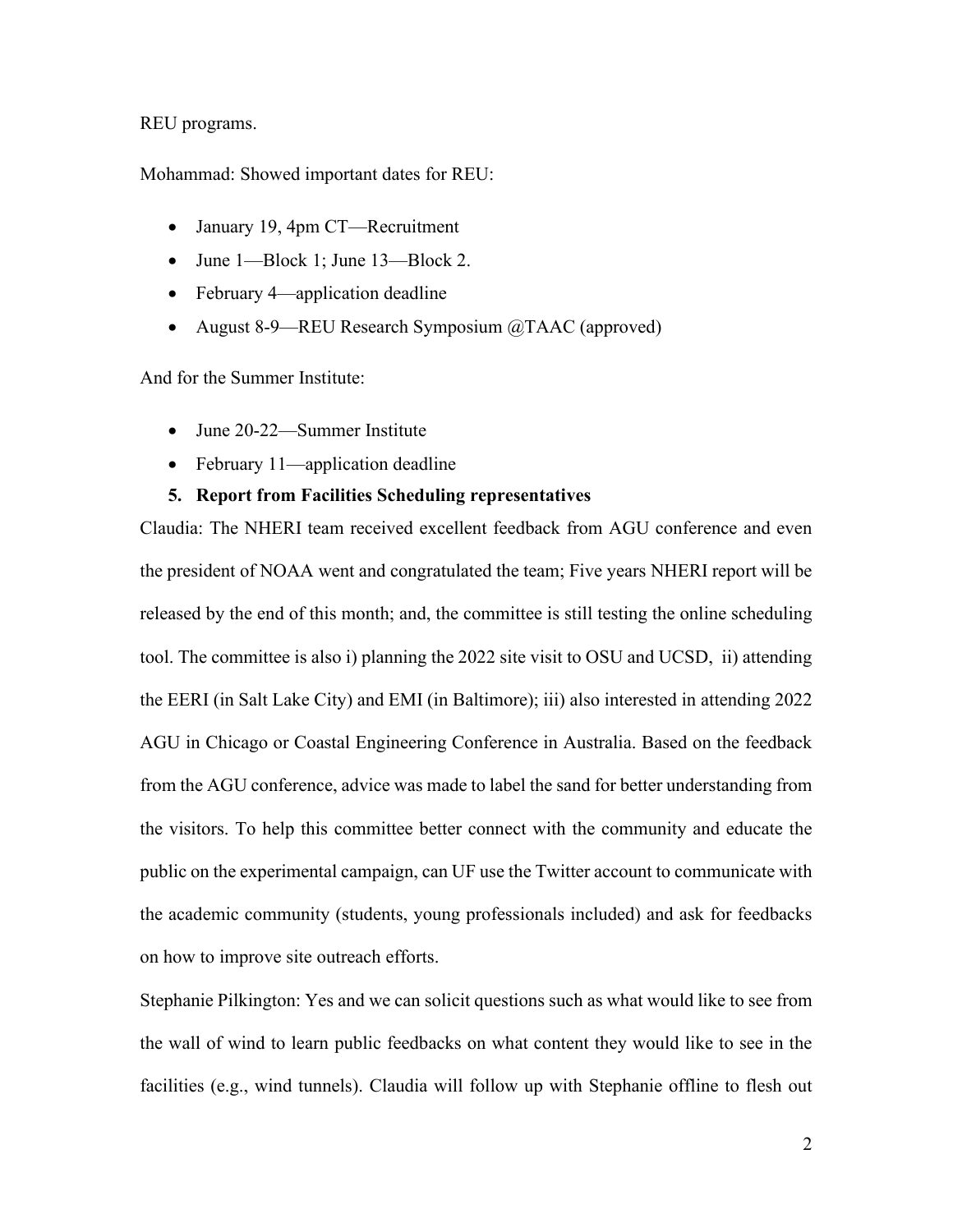some details on setting this up.

## **6. Report from Technology Transfer representatives**

Yazen and Shane cannot attend the meeting. But Shane is able to send in his notes to provide an update on TTC: Shane introduced Yazen to Bill Holmes (committee chair of TTC) and Yazen is now on the email list for the committee. On the TTC activities, Bill is looking to form two subcommittees: 1. Work more closely with PI's during their projects to help with tech transfer, 2. Develop web-based tools to help with this collaboration. TTC will be fleshing out the scope of those SCs as we move forward.

Bill mentioned an "All-NHERI" meeting happening in DC in February that he was hoping everyone could attend. He didn't give dates or any other specifics, and when I emailed to ask I didn't get a response. Stephanie Paal indicated that the same meeting was mentioned in the ECO meeting as well, but without any further specifics from the meeting. Mohammad will ask about this meeting in the next NCO meeting and update the UF after that.

## **7. Initiatives on Communication and Outreach subcommittee**

Mohammad: UF members can chip in ideas on if a Communication and Outreach subcommittee is needed and we can appoint one UF member for this effort. In the future, we also can request an additional UF member to be elected and be in charge of this committee. Also, bring up one action item for the entire UF members to consider: what we can do to improve UF in the New Year 2022? Considering the challenge from COVID, is there anything we can do to help the community?

Stephanie: If we initiate this (Communication and Outreach) subcommittee, can we include Robin who is maintaining an ECO Twitter account and we can hear their feedback as well. Mohammad: will bring this up in the NCO meeting to get their opinion.

### **8. Others**

Maggie: requests Mohammad to remind the NCO about the update on the facility contact list. So far, only saw feedback from Jeniffer Bridge.

Mohammad: asks if it is possible to use the Twitter account to conduct the user satisfaction survey? Is it possible to make the survey easier and encourage more responses in the future using social media tools?